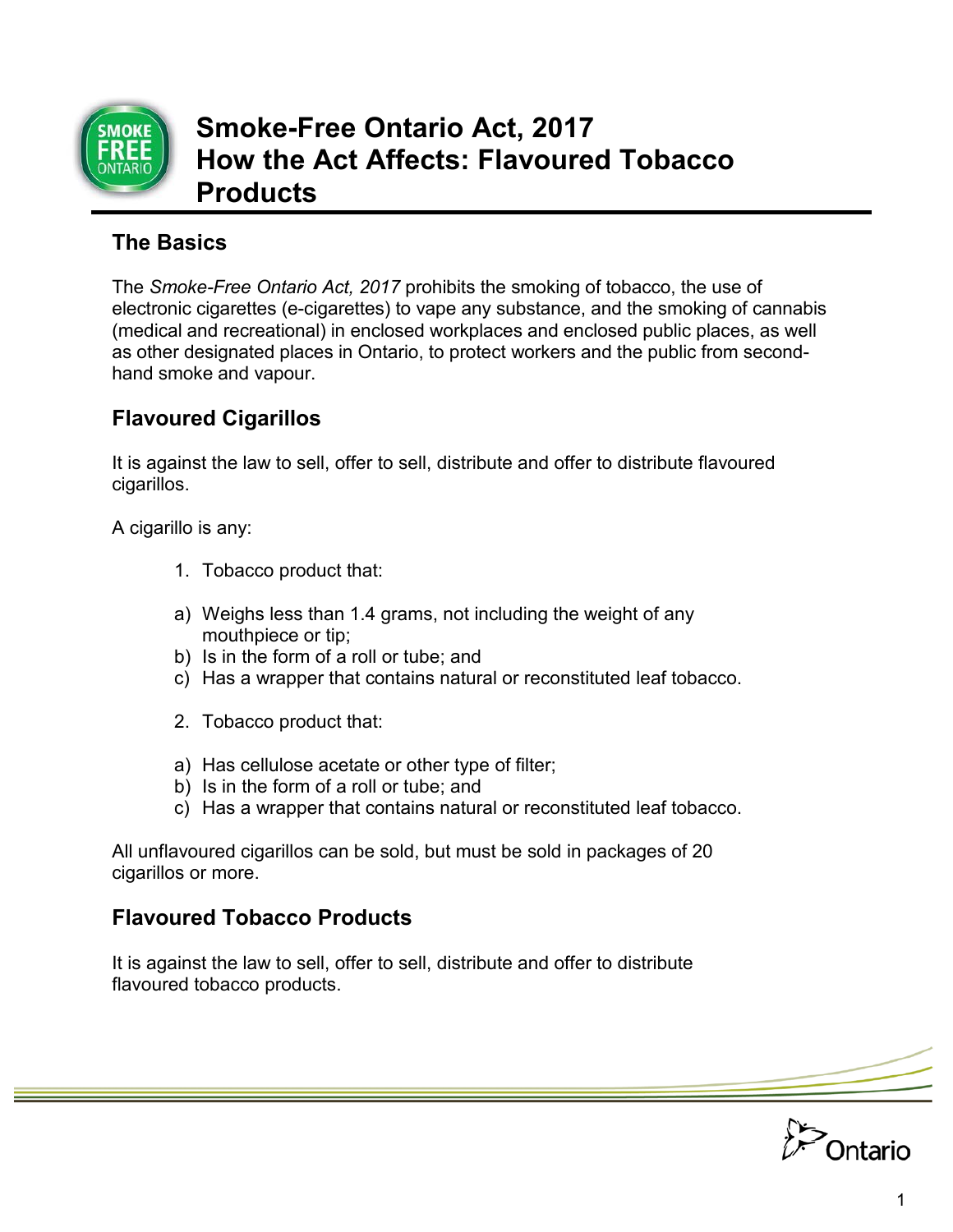A flavoured tobacco product is any tobacco product that is represented as being flavoured, that contains a flavouring agent or that is presented by its packaging, advertisement or otherwise as being flavoured.

A flavouring agent refers to one or more artificial or natural ingredients contained in any of the parts of a tobacco product, as a part or an additive that imparts a distinguishing aroma or flavour other than tobacco, including that of a spice or herb, either before or during the use of the tobacco product.

#### **Exemptions**

These rules do not apply to the following flavoured tobacco products:

A flavoured cigar that:

- a) Weighs more than 1.4 grams but less than 6 grams, excluding the weight of any mouthpiece or tip;
- b) Has a wrapper fitted in spiral form;
- c) Has no tipping paper; and
- d) Contains only a flavouring agent that imparts a flavour or aroma of wine, port, whiskey or rum.

A flavoured cigar that:

- a) Weighs 6 grams or more, excluding the weight of any mouthpiece or tip;
- b) Has a wrapper fitted in spiral form; and
- c) And has no tipping paper.

#### *Waterpipe Tobacco and Pipe Tobacco*

The exemption described above for "flavoured pipe tobacco" does *not* extend to flavoured shisha tobacco used in waterpipes or hookahs. **As a result, the sale of flavoured waterpipe tobacco is prohibited in Ontario.** Waterpipe tobacco differs from pipe tobacco in its appearance, use and ingredient composition.

#### **Responsibilities of the Retailer**

Tobacco retailers are responsible for making sure that laws with respect to the sale of flavoured tobacco products are followed. Tobacco retailers have a legal responsibility to ensure that they and their employees understand and comply with the requirements under the *Smoke-Free Ontario Act, 2017*. It is very important for retailers to work with